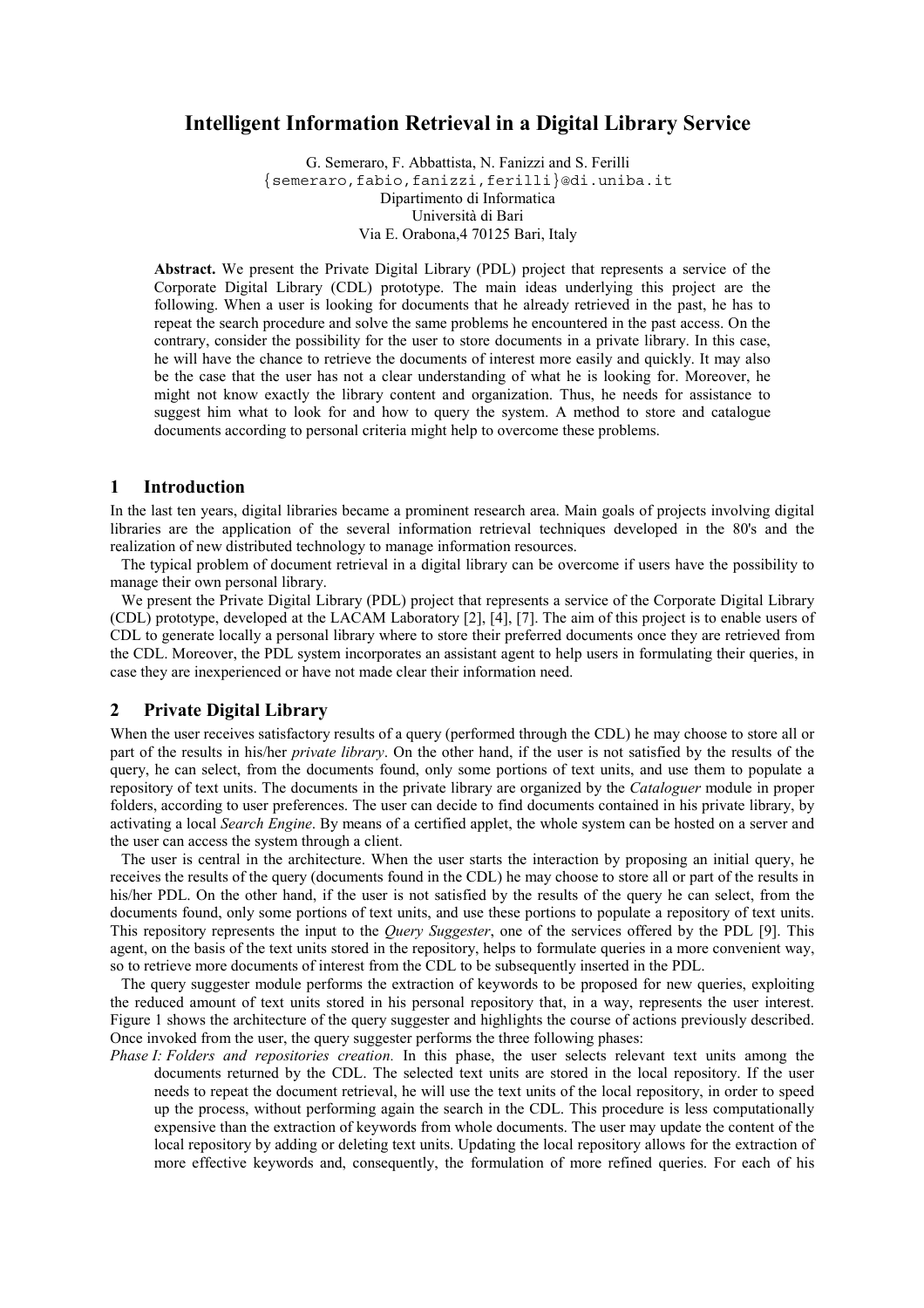

**Figure 1.** The Query Suggester in PDL.

interests and preferences, the user may create a local folder to better organize the content of his own private library.

- *Phase II: Pre-processing.* The set of text units is transformed in a list of words. This list is reduced by deleting all the words belonging to a list of *stop words* (all the words with low semantic content like adverbs, articles, pronouns, etc.). Porter's algorithm is applied to this reduced list, to delete the suffixes in order to cluster all words with a common root. The tokens obtained will constitute the list of words.
- *Phase III: Queries formulation.* The list of words constructed in phase II is represented as a matrix. Each element of the matrix contains the TFDF's (Term Frequency per Document Frequency) value of i-th words in the j-th text unit. The TFDF technique has been adopted because we think that suggested queries should be made by terms in the repository corresponding to words that are more relevant with respect to a text unit and contained in most of the text units of the repository. The keywords for the new query formulation are extracted according to the following algorithm [9]:
	- Step 1 For each row of the matrix  $A(m \times n)$ , the system evaluates the squared norm and it extracts from the repository the four keywords with the maximum value of the norm.
	- Step 2 For each of the selected keywords, the system identify more terms, with higher correlation value and these words will constitute one of the suggested query. To compute the correlation value, the system evaluates, for each column of the matrix, the squared norm and, for each term T extracted on step 1:

(a) Define vector V, of size *m*, where for each element *i*, V[i]=0 if the word T does not belong to the i-th text unit, otherwise V[i]=the evaluated squared norm.

(b) Identify the text unit corresponding to the vector with the maximum value of the squared norm.

- (c) Extract, from the identified text unit, two words, W1 and W2 with the higher values of TFDF.
- (d) Formulate the query composing T, W1 and W2.

The process is iterated to compose 4 queries. Figure 2 shows an example of queries extracted by the algorithm presented above.

The PDL cataloguer enables the user to organize and store in the PDL all documents of interest retrieved from the CDL. The user can create different folders in his own PDL, one for each interest or preference, thus the cataloguer allows for the management of these folders and their content. The user creates a new folder every time he wants to add a new topic in his PDL. The documents stored in the PDL can be displayed on demand. For each document, the system will display the following information: *authors*, *title*, *abstract* and the *body* of the document. The user may also add a comment about a document or move documents among folders.

The PDL search engine allows searching for documents in the PDL. The user may choose among three different search criteria such as: *title*, *author* and *subject*. The user can choose a single criterion or any combination of the three criteria mentioned above. The system displays a list of documents matching the selected criteria and that can be consulted.

### **3 Experimental Results**

Experiments have been carried out in order to test the efficiency of the Query Suggester in the PDL.

The main goal has been to check if the mechanism of query formulation, assisted by an agent, gives a suitable tool for augmenting the number of significant documents, extracted from the CDL, to be stored in the PDL.

Besides, it has been tested also how many steps are necessary for retrieving the most of the important documents for the user, filtering the queries.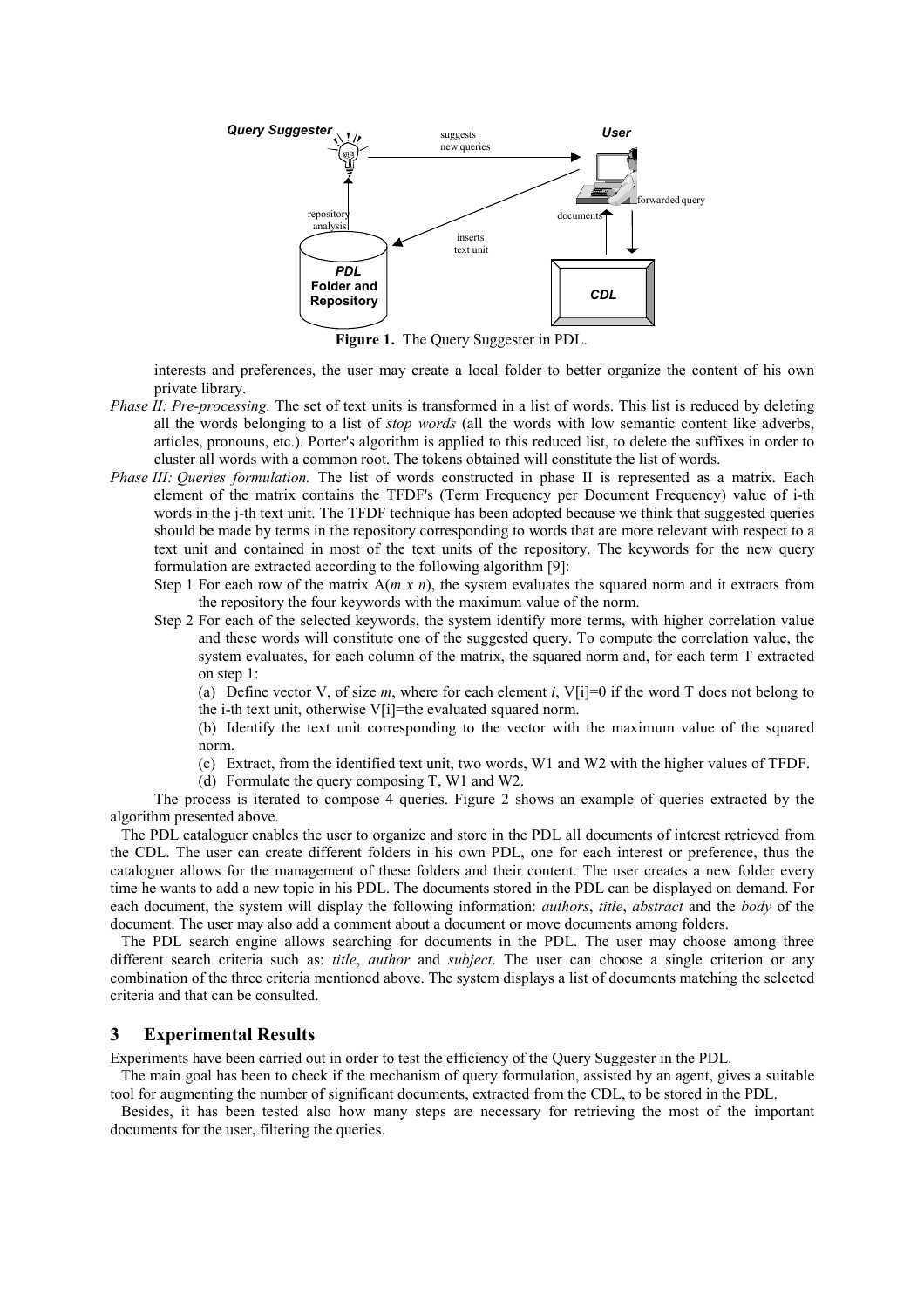

### **3.1 Experimentation plan**

During the experimentation, heuristics and measures that are commonly adopted in Information Retrieval have been used. They are a sequence of parameters related to the efficiency of such systems [5][6]. Precision and Recall [8] are the two parameters that have allowed measuring the goodness of the queries realized by the Query Suggester. In order to measure these parameters, it has been necessary to store a sample of 100 documents extracted by the CDL (in particular from the library AI\_IN\_DL, a test digital library containing articles on artificial intelligence). It has been supposed that the user goal was the identification of objects in the images and it has been verified the presence of 20 documents of the sample related to such argument. Furthermore, the search in the user's PDL has been conducted by means of AltaVista Discovery, that is a search engine for personal computer used in order to carry out the suggested queries.

The user begins the search devising the starting query Q. In the example shown in the following let us suppose he/she starts with Q = "*learning"*. The outcomes represented in the following table display the number of important documents, the total number of documents retrieved and the values of precision and recall obtained.

| Ouerv | Relevant<br><b>Documents</b> | <b>Retrieved</b><br><b>Documents</b> | <b>Precision</b> | Recall |
|-------|------------------------------|--------------------------------------|------------------|--------|
|       |                              | OΖ                                   | $0.68\%$         | 30%    |

At this point of the search the user analyses the retrieved documents and stores the important text-units in his personal repository from which the Query Suggester will formulate a set of four queries. During the experimentation, eight different repositories have been chosen, each containing an increasing number of text units (1,3,5,7,9,11,13,15) where the larger repository contained the smaller ones. In the following, the first repository, containing a text-unit, is shown.

*Repository with 1 text unit*

#### **Recognize1**

We present a new approach for tracking roads from satellite images, and thereby illustrate a general computational strategy ("active testing") for tracking 1D structures and other recognition tasks in computer vision. Our approach is related to recent work in active vision on "where to look next" and motivated by the "divide-and-conquer" strategy of parlour games such as "Twenty Questions." We choose "tests" (matched filters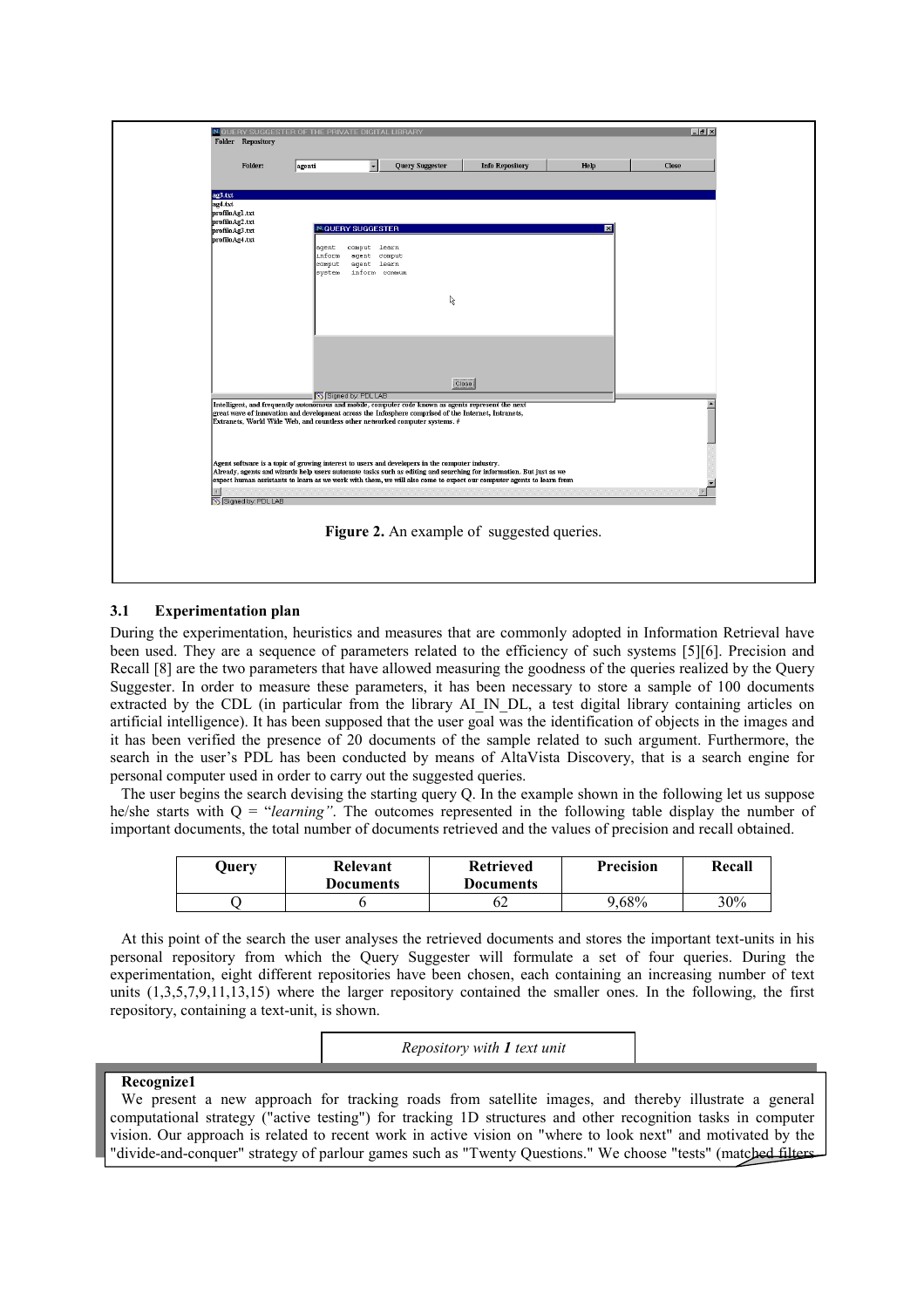for short road segments) one at a time in order to remove as much uncertainty as possible about the "true hypothesis" (road position) given the results of the previous tests.

From their analysis new related queries have been extracted. For instance, from the analysis of the first repository shown above, the Query Suggester formulates the following four queries:

| <b>Q1</b> : road test approach |  |                              | <b>Q2</b> : test road approach |
|--------------------------------|--|------------------------------|--------------------------------|
| Q3: comput test road           |  | <b>Q4</b> : vision test road |                                |

Table 1 shows the results of the search obtained through the four suggested queries.

The relative values of Precision and Recall are represented in Figure 3, showing their average trends, along with the increasing number of text-units in the repository.

### **3.2 Results and Discussion**

From the diagrams in Figure 3, it is possible to notice how, initially, such values are really small (9,68% and 30%). The reason of these results has to be found in the absolute non-specific quality of the starting query, due to the user's lack of a perfect knowledge of the related argument.

However, by the selection and storage of important text units in the repository, the user is able to obtain queries that return more relevant documents. For the queries suggested by a repository containing 9 text units it is possible to obtain: 79,66% value of *Precision* and 75% value of *Recall*.

Besides, analyzing the suggested queries, it is possible to observe that they are the same for repositories containing 11, 13, 15 text units with *Precision* and *Recall* values of 60,18% and 75%. Therefore the adding of further text units is not relevant because the results became stable from repositories containing 11 text units. Before the experimentation, it was thought that the result of the suggested queries would be increased with the growing of the repository dimension. Indeed the two graphs show how the trend is normally increasing, but there are some falls due to the non-importance of the text units introduced.

The conclusion to be drawn is, as expected, that the effectiveness of the suggested queries depends both on the repository dimension and on the significance of the text unit that form the repository.

### **4 Conclusions and Future Work**

We presented the Private Digital Library project, one of the services available from the Corporate Digital Library prototype. An intelligent agent was illustrated for assisting the user by suggesting improved ways to query the system on the ground of the documents stored in a personal catalogue according to his own preferences, which come to represent his interests.

Future work will concern the exploitation of information coming from the rejection of some retrieved text units or whole documents so to specialize his model of the user interest and thus further refine the suggested queries.

| Query          | Relevant<br><b>Documents</b> | <b>Retrieved</b><br><b>Documents</b> | Precision | Recall |
|----------------|------------------------------|--------------------------------------|-----------|--------|
| Q1             | 16                           | 67                                   | 23,89%    | 80%    |
| Q2             | 16                           | 67                                   | 23,89%    | 80%    |
| Q <sub>3</sub> | 7                            | 22                                   | 31,82%    | 35%    |
| Q4             | 18                           | 32                                   | 56,25%    | 90%    |
|                |                              | Mean $Q_r$ 1                         | 33,96%    | 71,25% |

**Table 1.** Results obtained by refining the Query in the example.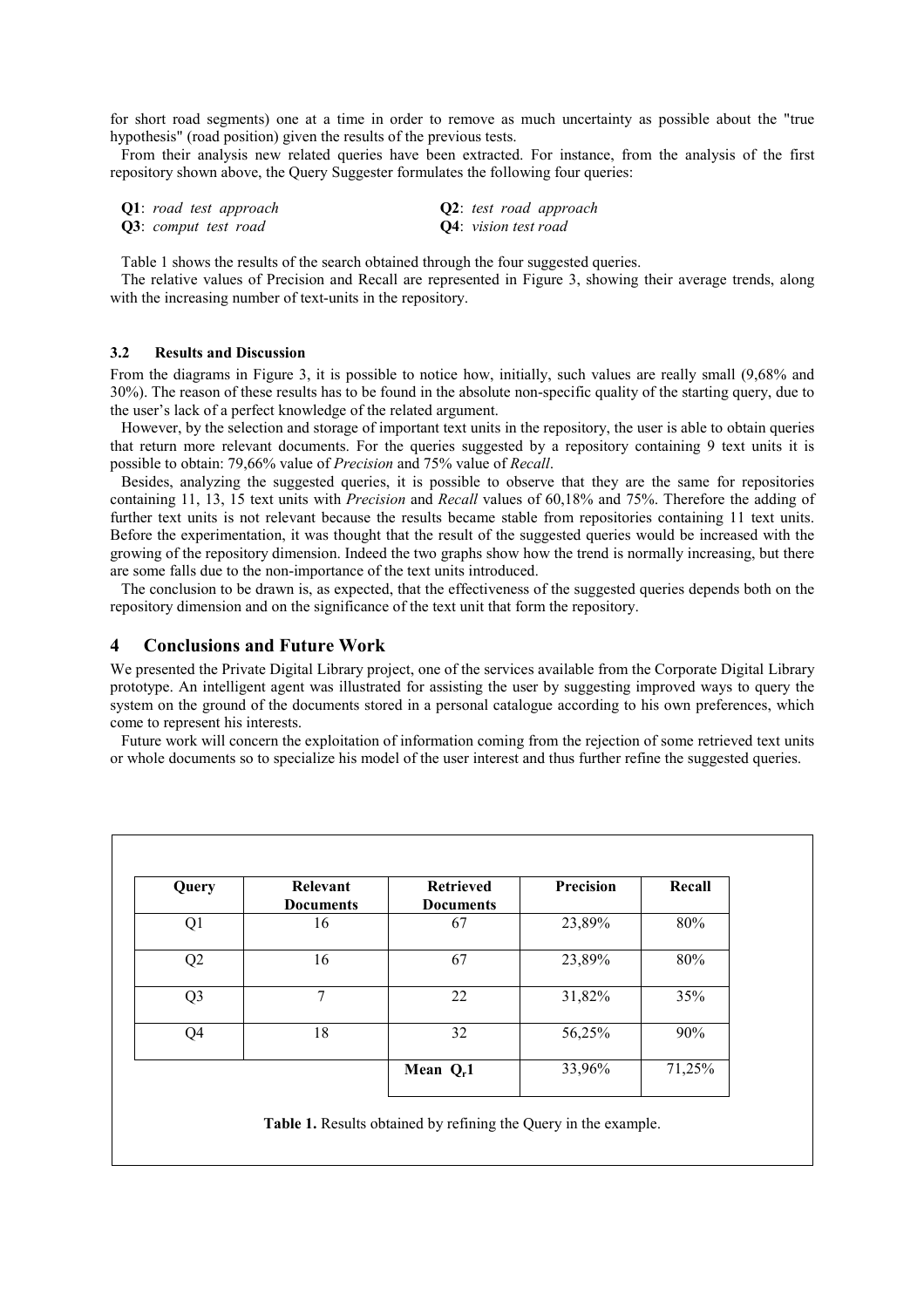

## **Acknowledgements**

The authors would like to thank G. M. De Nuccio and M. A. Giuzio for their precious collaboration both to the system implementation and to the experiments performed.

This work was partially funded by the COGITO Project IST-1999-13347.

## **References**

- [1] T. Cea, *Interazioni con agenti di ricerca: l'adeguamento alle esigenze informative dell'utente*, Tesi di Laurea, Dipartimento di Informatica, Universita' degli studi di Bari, a.a. 1997-98.
- [2] M.F. Costabile, F. Esposito, G. Semeraro, N. Fanizzi, *An Adaptive Visual Environments for Digital Libraries*, Int. J. On Digital Libraries, 2(2/3):124-143, Springer-Verlag, Berlin, 1999.
- [3] I. Di Fonzo, *Interazioni con agenti di ricerca: il Sistema Suggy per la formulazione automatica delle query*, Tesi di Laurea, Dipartimento di Informatica, Universita' degli studi di Bari, a.a. 1997-98.